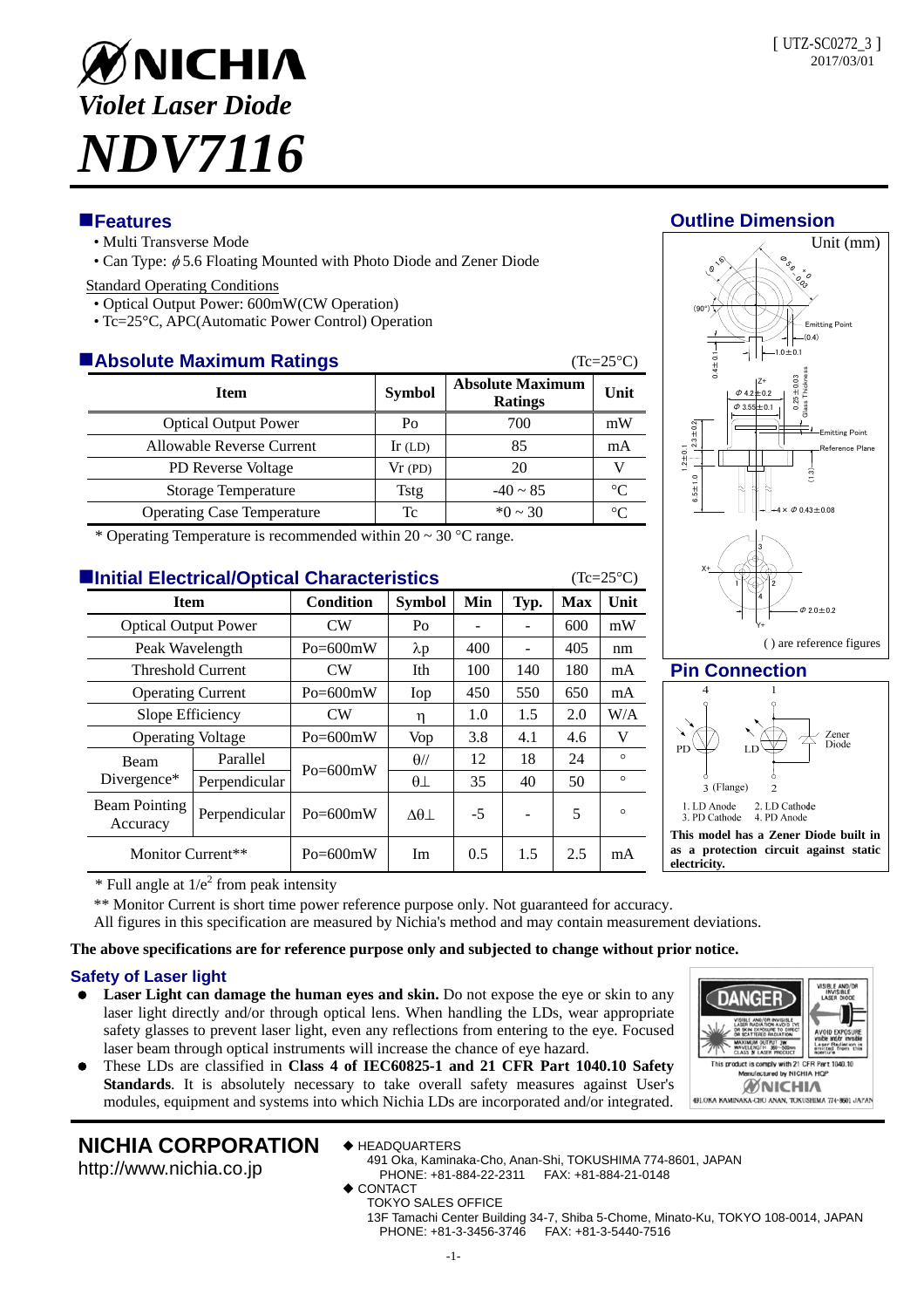

## **Typical Characteristics**

## ◆ Optical Output Power vs. Forward Current

◆ Forward Voltage vs. Forward Current